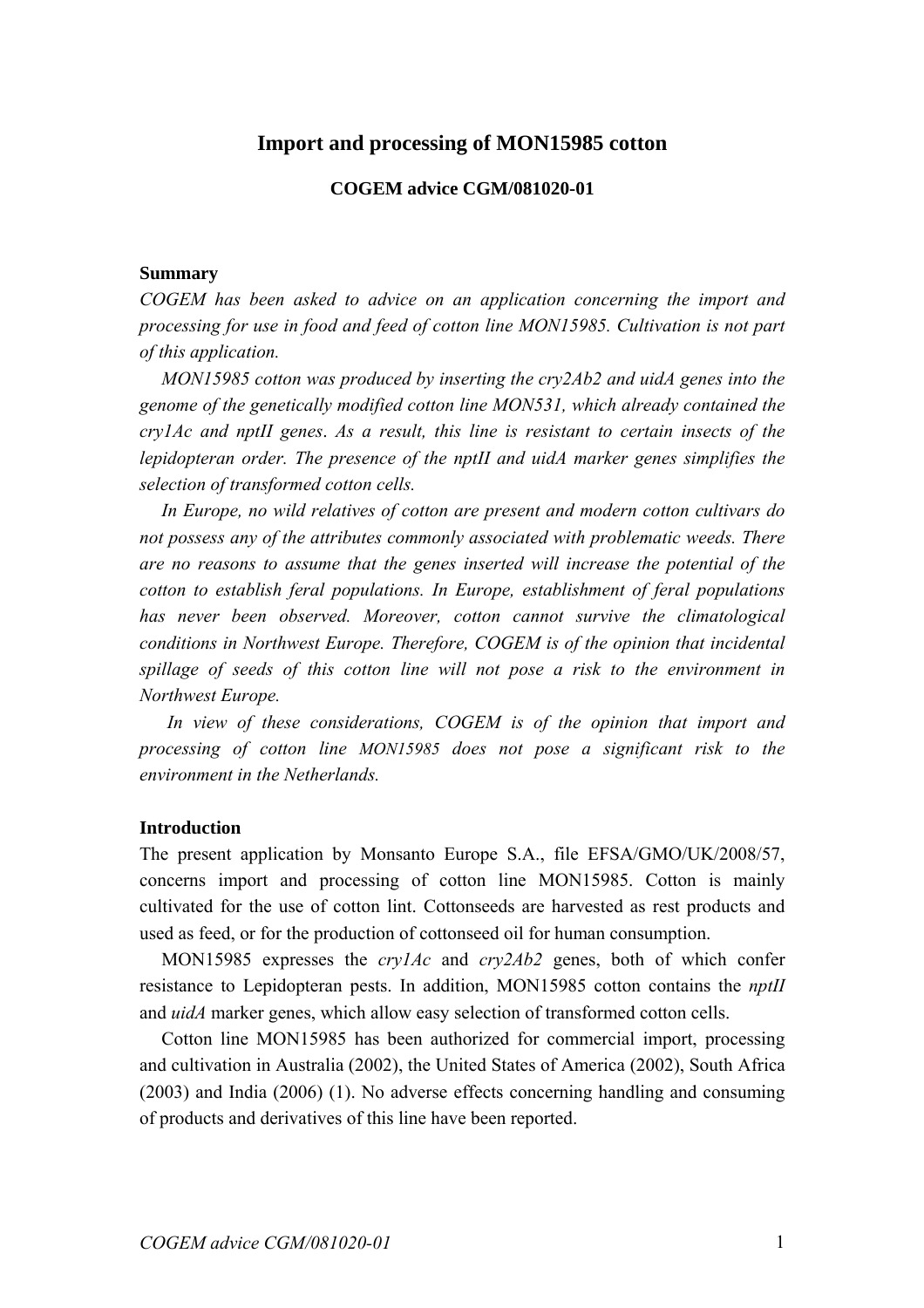### **Aspects of the crop**

Cotton is a member of the genus *Gossypium* and belongs to the *Malvaceae* family (2). More than 95% of commercial cotton is upland cotton, *G. hirsutum*, while long staple cotton, *G. barbadense,* covers a small area of less than 5% (3).

 Major producers of seed cotton and lint are China, the United States of America, India, Pakistan, Brazil and Turkey. Together, these countries are responsible for 80% of the total cotton production (4). Within the European Union, cotton is mainly grown in Greece and on a smaller scale in Spain and Bulgaria (5). It should be noted that only non-genetically modified (gm) cotton is grown in Europe.

 Depending on cultivar and climate, the growth period can range from 160 to 220 days. The crop will flower about eight weeks after planting. In the following two months, a cottonboll will develop and will finally open. About eight weeks later, the cotton fibers have reached full length and cellulose content and the cotton can be harvested  $(2)$ .

 Cotton is highly sensitive to temperature. It does not start its vegetative activity until the temperature reaches 15ºC and the activity is delayed when the temperature rises above 38ºC. For normal development, cotton needs an average of 150 days with temperatures between these values (6). The optimum temperature for germination is 34ºC, for growth of seedlings 24-29ºC and for later continuous growth 34ºC. When the crop is grown at lower temperatures, the production of vegetative branches increases and the cropping period will be extended. Reduced light intensity will retard flowering and fruiting. Because cotton is susceptible to frost, the whole growth period of six months has to be free of frost (3, 6).

 In areas where the rainfall is less than 500 mm a year, irrigation should be applied (7). In places where cotton is grown as a rain-fed crop, the average rainfall is 800- 1200 mm (2).

 Cultivated cotton is predominantly a self-pollinating species. But the prevalence of insects strongly influences outcrossing rates for cotton. Many field-based assessments estimate out-crossing rates at 10% or less, although rates up to 80% have been found. The pollen remains viable up to a period of twelve hours (7).

Cotton has some wild-relatives, however, they are not found in Europe (3).

Cotton is a domesticated crop. Modern cotton cultivars do not possess any of the attributes commonly associated with problematic weeds, such as dormancy, persistence in soil banks, germination under adverse environmental conditions, rapid vegetative growth, a short life cycle, very high seed output, high seed dispersal and long-distance dispersal of seeds (7). Seeds that do not germinate are likely to be removed by seed predators or rot, rather than become incorporated into a persistent soil seed bank (7). Cotton volunteers occur in cotton growing areas and may occur when cotton seed is used as livestock feed. There is no indication that these volunteers establish feral populations in Europe.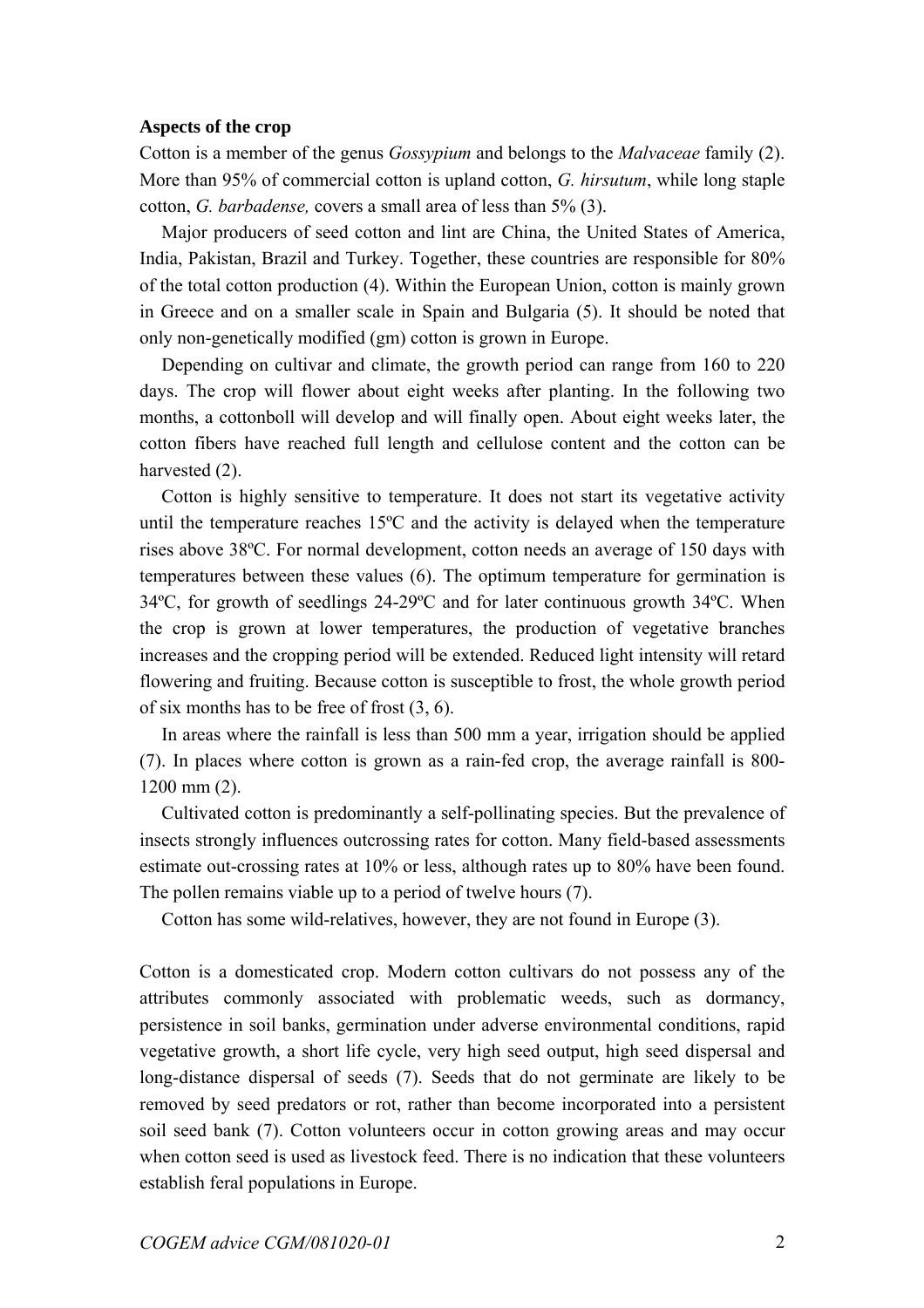# **Previous COGEM advices**

Recently, COGEM advised positively on the application for import and processing of hybrid cotton line MON88913 x MON15985 (8). In 1998, COGEM advised positively on the commercialisation of cotton line MON531 (9). MON531 was used to produce cotton line MON15985.

# **Molecular characterisation**

MON15985 cotton was produced by particle bombardment of the genetically modified cotton line MON531, which was previously produced by *Agrobacterium*  mediated transformation. As a result of the particle bombardment, MON15985 contains the *cry2Ab2* and *uidA* genes.

Overview of the elements inserted in MON15985:

- enhanced 35S promoter, derived from *Cauliflower mosaic virus* (CaMV) and containing the duplicated enhancer region
- *uidA* gene, coding for β-D-glucuronidase (GUS protein) from *Escherichia coli*  and used as a selection marker
- nos transcription terminator, derived from the nopaline synthase (*nos*) gene of *Agrobacterium tumefaciens*
- enhanced 35S promoter, derived from CaMV and containing the duplicated enhancer region
- hsp70 leader, derived from the heat shock protein 70 from petunia
- ctp2 chloroplast targeting sequence from *Arabidopsis thaliana*
- *cry2Ab2* gene, encoding a synthetic version of the Cry2Ab2 protein of *Bacillus thuringiensis* subsp. *kurstaki*
- nos transcription terminator, derived from the nopaline synthase (*nos*) gene of *A. tumefaciens*

In addition, MON15985 contains the *cry1Ac, aad* (non-functional) and *nptII* genes, which were introduced in MON531.

Overview of the elements introduced in MON531:

- − 3' end of the *cry1Ac* gene, (non functional) synthetic version of the *cry1Ac*  gene of *B. thuringiensis* subsp. *kurstaki*
- − 7S transcription terminator, derived from the 7S seed storage protein gene of soybean
- − 2 copies of a portion of the right border region from *A. tumefaciens* used for the transfer of T-DNA
- − 7S transcription terminator, derived from the 7S seed storage protein gene of soybean
- − *cry1Ac* gene, encoding a synthetic version of the Cry1Ac protein of *B. thuringiensis* subsp. *kurstaki*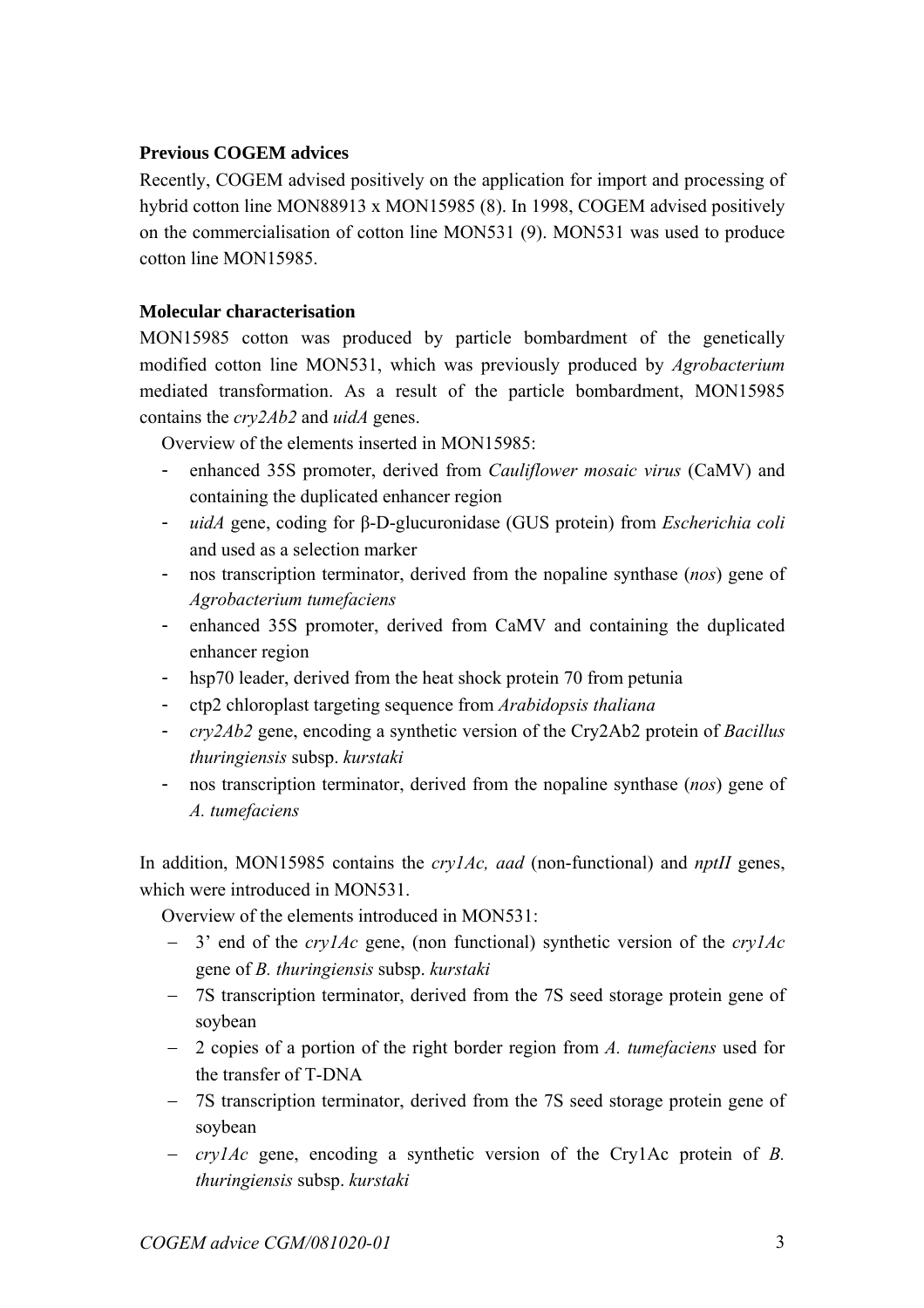- − enhanced 35S promoter, derived from CaMV and containing the duplicated enhancer region
- − *aad* gene, (non functional) bacterial gene (comprising its own regulatory elements) coding for an aminoglycoside-modifying enzyme from transposon Tn7
- − nos transcription terminator, derived from the nopaline synthase (*nos*) gene of *A. tumefaciens*
- − *nptII* gene, isolated from the bacterial transposon Tn5 and encoding a neomycin phosphotransferase type II. The *nptII* cassette also contains a 153 bp portion of the *ble* gene encoding bleomycin binding protein
- − 35S promoter, derived from CaMV
- − V ori, origin of replication derived from plasmid RK2 of *Agrobacterium*

# *Properties of the introduced genes conferring insect resistance*

Cotton line MON15985 contains genes encoding the proteins Cry1Ac en Cry2Ab2. These δ-endotoxins provide increased resistance to certain insects of the lepidopteran order, such as the cotton bollworm (*Helicoverpa armigera*) and pink bollworm (*Pectinophora gossypiella*). Larvae of these insects inflict damage to the plants through feeding.

The  $\delta$ -endotoxins confer protection by solubilizing in the midgut of susceptible insects, after which activation by midgut proteases takes place to release a toxin fragment. The toxin fragment binds to specific receptors on the epithelial surface of the midgut. Subsequently, pores are formed in the membranes of the gut cells of the insect, enabling midgut bacteria to enter the body cavity, which leads to septicemia and death (10).

# *Properties of introduced marker genes*

MON15985 expresses the *nptII* and *uidA* genes. These genes are used as a marker during transformation and enable the selection of genetically modified cotton cells.

Expression of the *nptII* gene enables the MON15985 cotton cells to survive in the presence of aminoglycosides (e.g. kanamycin). Aminoglycosides disrupt protein synthesis by binding to the 30S ribosomal subunit which causes misreading of mRNA and results in non-functional, misfolded proteins leading to cell death (11). The *nptII*  gene encodes neomycin phosphotransferase type II which modifies the aminoglycoside molecule. The modified molecule cannot bind to the 30S ribosomal subunit, protein synthesis is no longer disrupted and the cotton cells can survive if aminoglycosides are present (12).

The *uidA* gene encodes β-D-glucuronidase (GUS), an exohydrolase which catalyzes cleavage of β-glucuronides. Expression of the *uidA* gene enables selection of transformed cotton cells because cotton cells that express the *uidA* gene turn blue in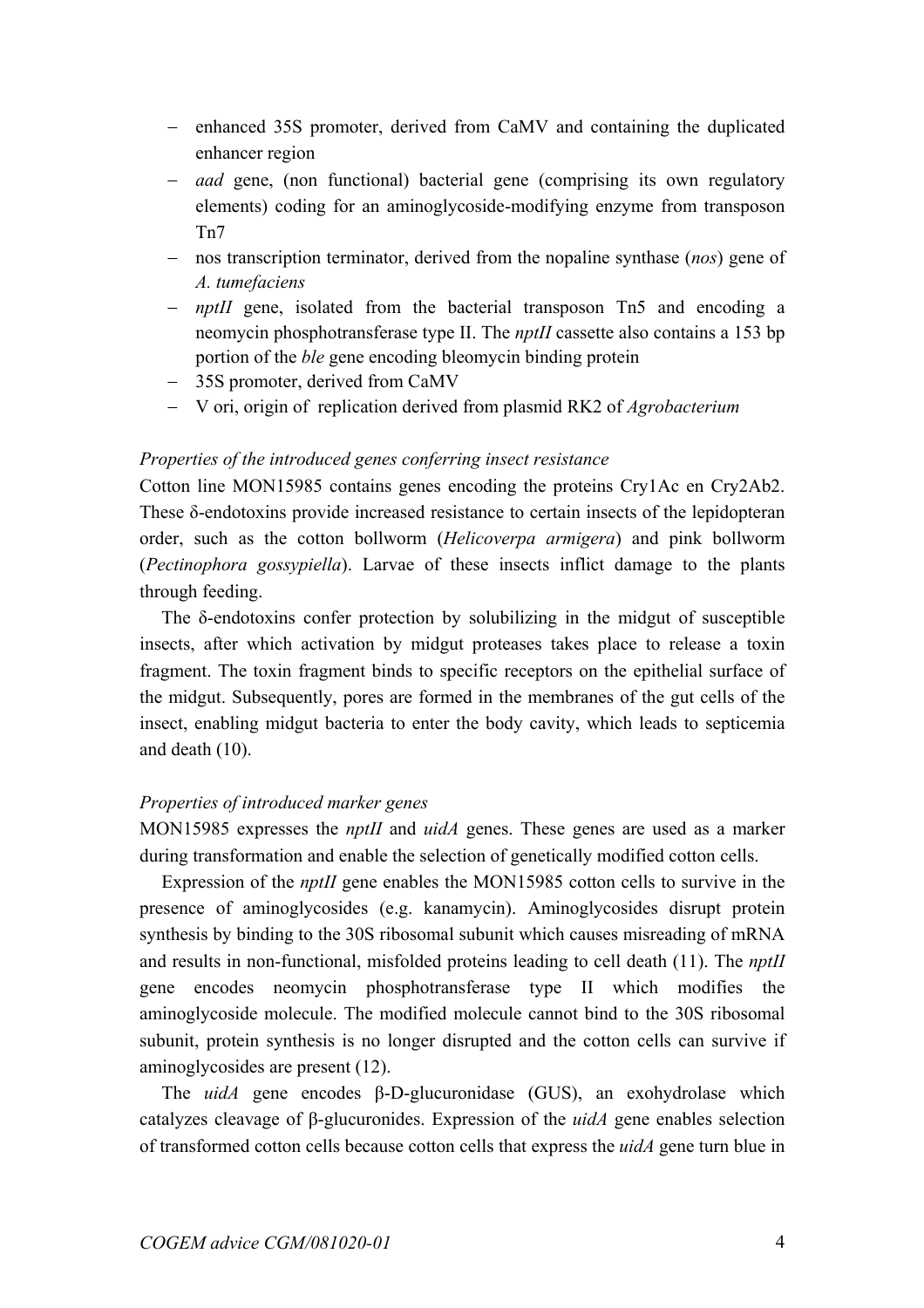the presence of the substrate 5-bromo-4-chloro-3-indolyl β-D glucuronic acid (Xgluc) (13).

# *Molecular analysis*

MON15985 was generated by particle bombardment of the genetically modified cotton line MON531. The applicant showed by Southern blot hybridization that no backbone fragments are present in MON15985 or in MON531.

In addition, Southern blot analysis demonstrated that MON15985 contains one additional insert in comparison to MON531. This insert consists of one copy of the *uidA* and *cry2Ab2* expression cassettes.

Southern blot and sequence analysis indicated that 284 basepairs are missing at the 5' end of the insert. The promoter of the *uidA* gene was partially deleted (260 basepairs are missing). However, GUS protein was detected in leaf and seed samples, thus indicating that the deletion of these basepairs did not have an effect on the expression of the *uidA* gene. In addition, 66 basepairs of non-coding DNA were deleted at the 3' end of the insert. The *cry2Ab2* expression cassette was not affected by the deletion.

It is unclear whether deletions or rearrangements occurred at the site of insertion in the cotton genome because the site of insertion in MON15985 was not compared to the parental cotton line.

 According to the applicant sequence analysis of 1598 basepairs flanking the 5' region of the insert showed that basepairs 75 to 463 were homologous to chloroplast DNA. Possibly, particle bombardment caused co-integration of chloroplast DNA. The applicant reported that sequence analysis of 636 basepairs flanking the 3' region of the insert indicated that these basepairs were homologous to cotton genomic DNA. Sequences spanning the 5' and 3' junctions between the insert and the genomic DNA were translated from stop to stop codon in all frames. None of the putative polypeptides showed homology to known toxins or allergens.

In addition to the insert described above, MON15985 contains the elements present in MON531 cotton, which was used to produce MON15985.

Southern blot and sequence analysis show that the functional insert in MON15985 that originated from MON531 consists of one copy of the *nptII* and *cry1Ac* expression cassettes with the right border region coupled to a second copy of the right border region and a truncated *cry1Ac* expression cassette arranged as an inverted repeat. The truncated *cry1Ac* expression cassette consists of the transcription terminator plus the 3' end of the *cry1Ac* gene.

 The 5' and 3' regions that flank this insert were obtained by PCR and the sequences were compared to conventional cotton genomic DNA. The analysis demonstrated that the flanking sequences are of cotton origin and showed that 85 basepairs of cotton DNA were deleted during the insertion. Sequences spanning the 5'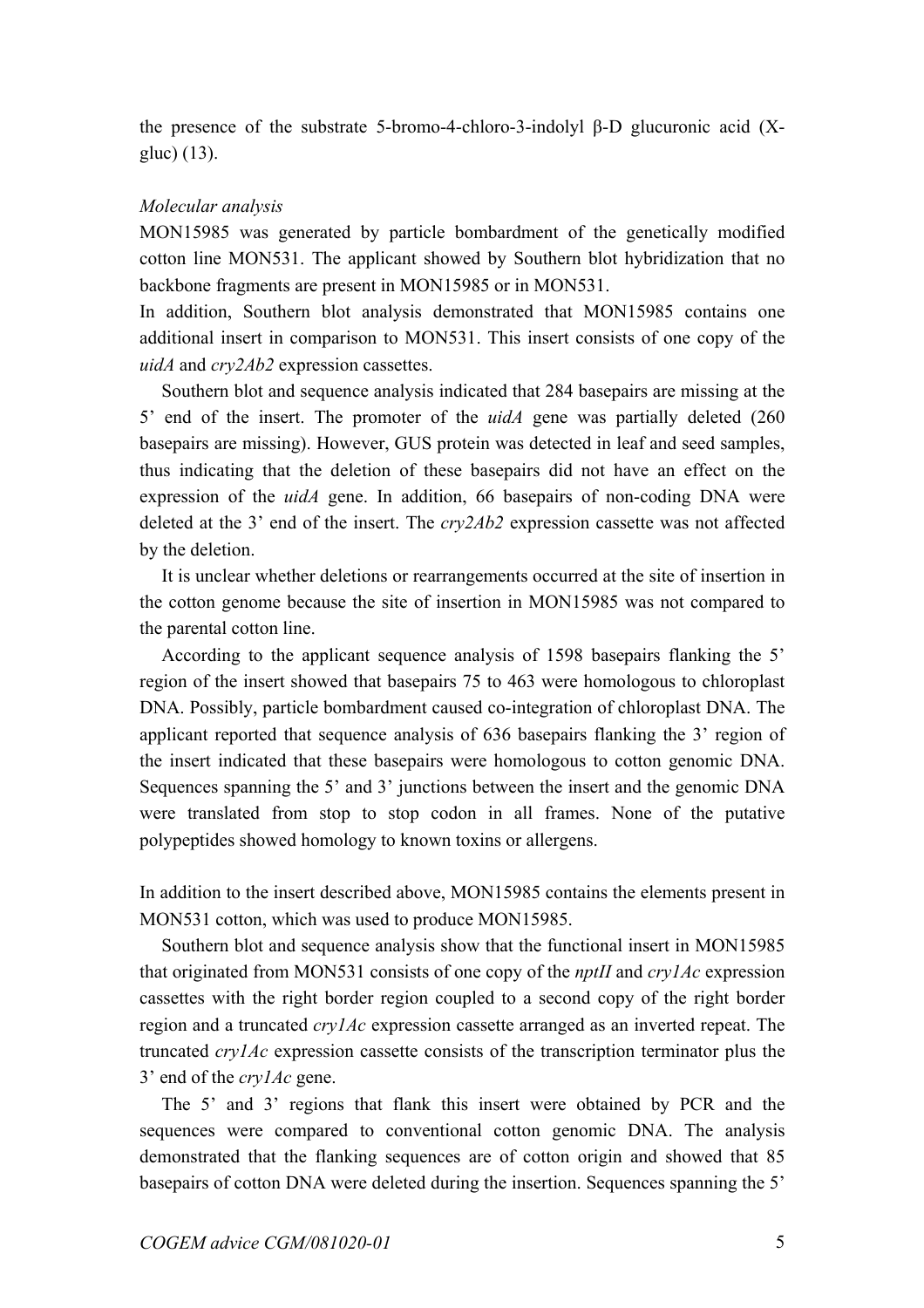and 3' junctions between the insert and the genomic DNA were translated from stop to stop codon in all frames. None of the putative polypeptides showed homology to known toxins or allergens.

Southern blot analyses identified an additional insert that was present in event MON531 and also in event MON15985. This insert segregates independent from the functional insert and is, according to the applicant, not present in the commercial cultivars that originate from this event.

 The additional insert consists of 242 basepairs and contains a portion of the 7S 3' transcriptional termination sequence. The sequences of the 5' and 3' regions that flank the 242 bp insert were obtained by PCR, compared to conventional cotton genomic DNA and shown to be of cotton origin. Sequences spanning the 5' and 3' junctions between the insert and the genomic DNA were translated from stop to stop codon in all frames. None of the putative polypeptides showed homology to known toxins or allergens.

Southern blot analysis of MON15985 and MON531 using restriction enzymes *Bam*HI and *Bam*HI+*Sph*I showed that several fragments hybridized with the enhanced CaMV 35S promoter. Five fragments were present in both MON15985 and MON531. The applicant states that some hybridization is expected because the enhanced CaMV 35S promoter is present in the *cry1Ac* expression cassette of MON531. However, the presence of this promoter in MON531 does not explain all fragments revealed in the Southern blot. The Southern blot analyses of MON531 presented in the dossier are of such poor quality that they do not provide any answers to the origin of the additional fragments.

 In COGEM's opinion, in MON15985 and MON531 the presence of additional fragments that contain the enhanced CaMV 35S promoter cannot be excluded based on the data presented. If additional fragments are present, new open reading frames may be formed at the junction of the fragment with the cotton genome.

 The chance that such an open reading frame generates a stable and functional protein is extremely low. However, theoretically, new open reading frames could give rise to proteins with potential adverse effects like toxicity or allergenicity. MON531 has been authorized in the United States of America since 1995. No adverse effects concerning handling and consuming of products and derivatives of this line have been reported. In addition, there are no indications that MON531 has different biological characteristics apart from the introduced traits. Consequently, this cotton line has a history of safe use. If additional fragments are present, these fragments do not have an adverse effect on the characteristics of MON15985 and MON531 cotton.

Recently, COGEM abstains from advices on the potential risks of incidental consumption in case a food/feed assessment is already carried out by other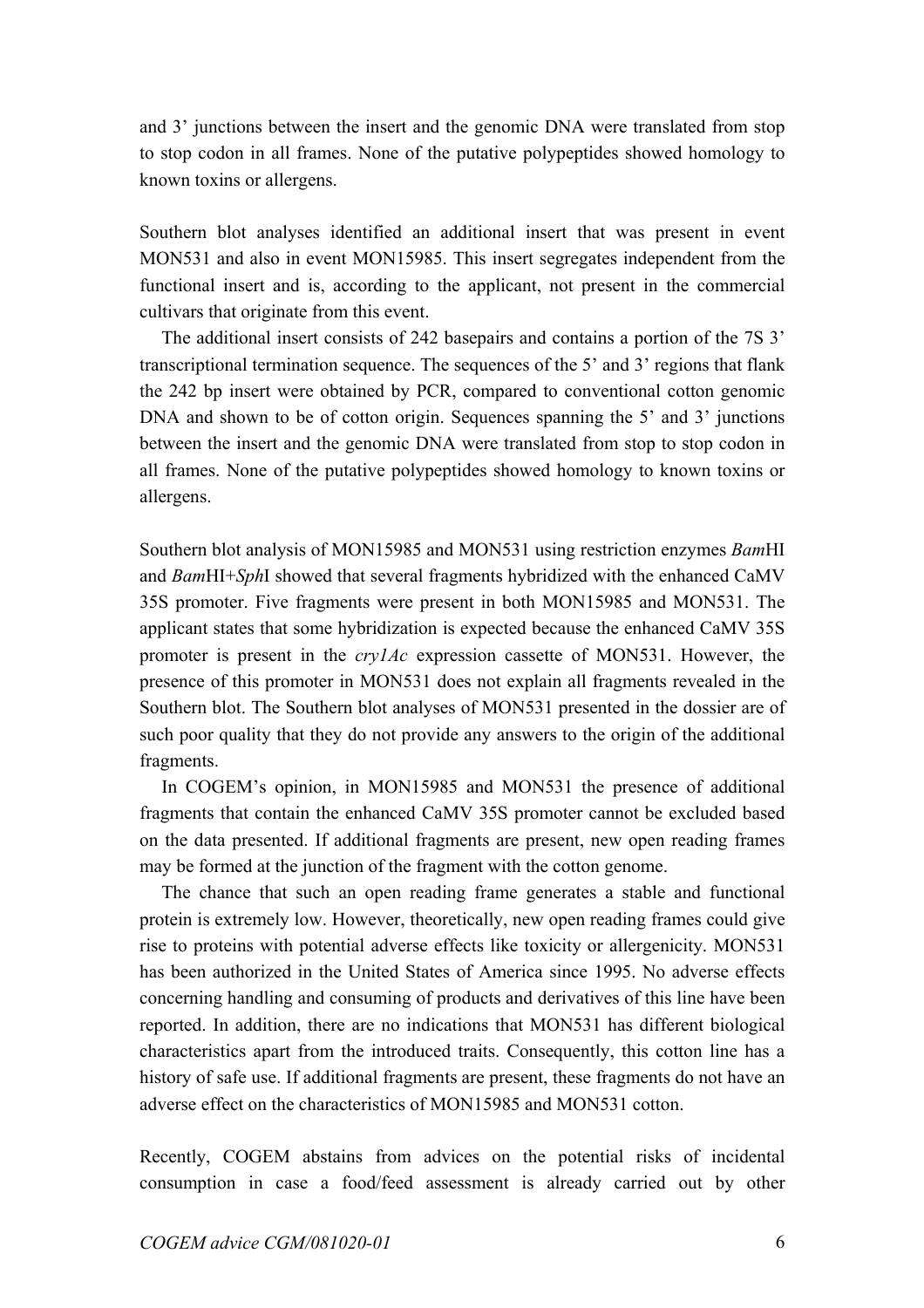organizations. This application is submitted under Regulation (EC) 1829/2003, therefore a food/feed assessment is carried out by EFSA. Other organizations who advice the competent authorities can perform an additional assessment on food safety although this is not obligatory. In the Netherlands a food and/or feed assessment for Regulation (EC) 1829/2003 applications is carried out by RIKILT and RIVM. RIKILT and RIVM concluded that the studies provided in the application for the renewal of the authorization for use as food or feed in general did not raise any concerns over the safety of MON15985. A comment was made on the absence of an update for some of the bioinformatics analysis.

### **General surveillance plan**

General surveillance has been introduced to be able to observe unexpected effects of the cultivation of genetically modified crops on the environment. The setting or population in which these effects could occur is either not, or hardly predictable.

In the present application, a detailed general surveillance plan is provided to observe and register adverse effects of the import of MON15985 timely. Following the initial placing on the market, the authorization holder will submit general surveillance reports on an annual basis for the duration of the authorization period.

Observations for unanticipated adverse effects will be monitored by existing systems which include the authorization holder and operators involved in the handling and use of viable MON15985 cotton. Operators involved in the import, handling and processing of MON15985 cotton inform the European trade associations (COCERAL, UNISTOCK and FEDIOL) of observed adverse effects. The trade associations report these effects to the authorization holder via the European Association of Bioindustries (EuropaBio) or directly to the authorization holder. EuropaBio is an association of members of the plant biotechnology industry which hosts a website containing information on approved genetically modified plants subject to general surveillance. The website contains an e-mail address and a telephone number to exchange information on the plants. COGEM points out that to gather general surveillance data a questionnaire would be helpful. By placing such a list on the website, essential information on adverse effects can be collected in a more coherent and consistent manner.

As mentioned in previous advices, COGEM would prefer independent organizations which have expertise on the environment and whose activities in general surveillance continue after the authorization period, to be involved in general surveillance. In a previous advice on post-market monitoring, COGEM has outlined the standards that have to be met by a post-market monitoring system and has identified organizations which could be involved in post-market monitoring in the Netherlands (14).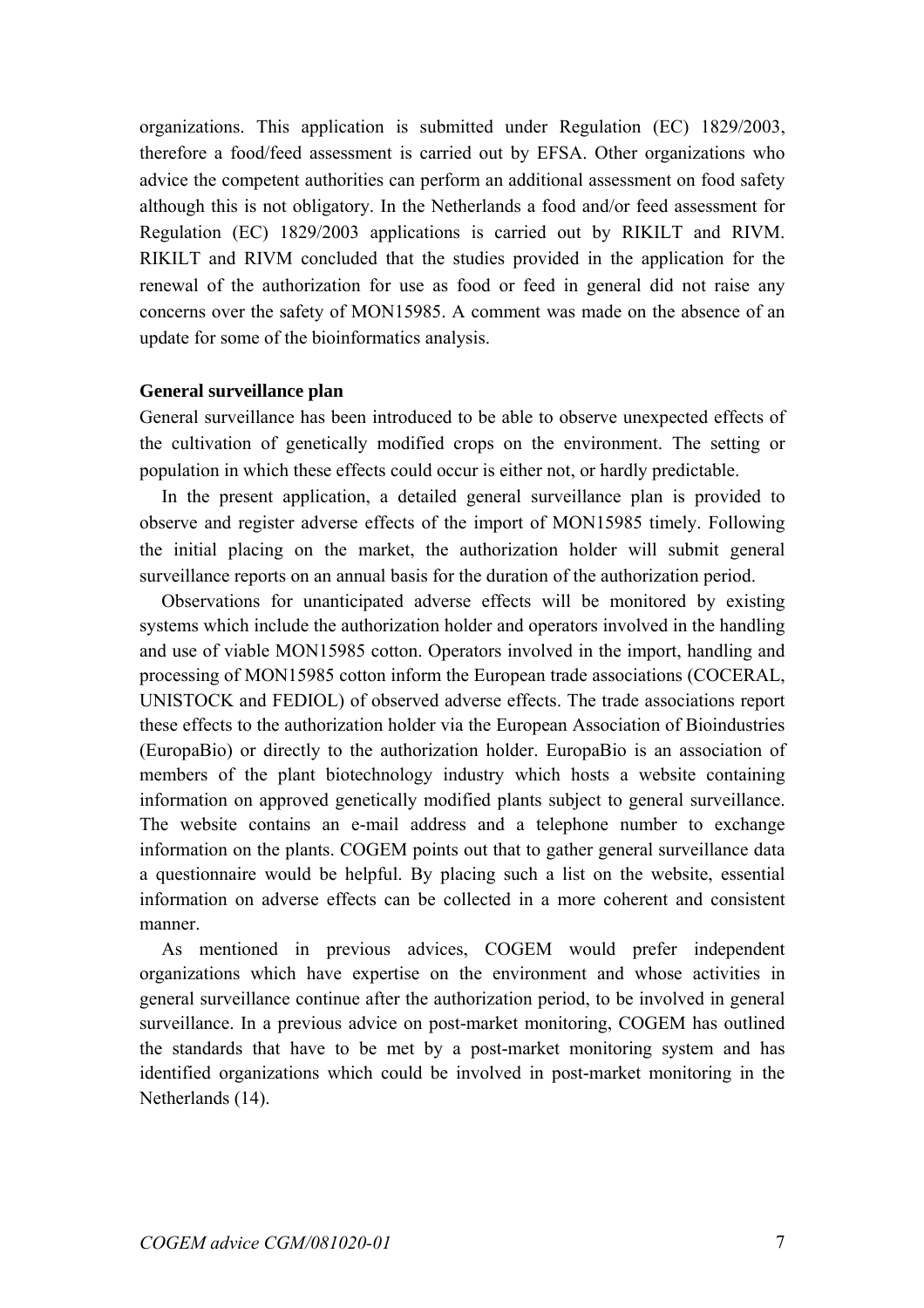## **Advice**

The present application concerns import and processing for feed and food purposes of a genetically modified cotton line. Cultivation is not part of the application. Therefore, the risk assessment focuses on the accidental spillage of cottonseeds. As mentioned before, cotton plants are very sensitive to temperature. A reasonably high temperature (an average of 150 days with a temperature between 15 and 38˚C) is required in all stages of development. The Dutch climate is unsuitable for cotton growth. During the warmest months (April to October), the average temperature is around 14ºC. The average rainfall for spring and summer is 375 mm and is below the required 500 mm (15). Moreover, the frost periods during the winter make it impossible for cotton to survive and establish itself in the Netherlands.

 Climate conditions in other parts of the European Union are more suitable for growing cotton. At the moment cotton is grown in Greece, Spain and Bulgaria (5). However, it is not to be expected that the spillage of cottonseeds in these countries leads to the establishment of feral populations because no feral populations have been observed in Europe. All European cotton is irrigated due to shortage of rainfall in the growing season. Furthermore, modern cotton cultivars do not possess any of the attributes commonly associated with problematic weeds and there are no reasons to assume that the inserted genes will increase the potential of the cotton to run wild.

 In view of the above, COGEM is of the opinion that there is no risk that incidental spillage of cottonseeds will lead to the spread of cotton within Northwest Europe.

 The molecular characterization of MON531 which was used to produce MON15985 contains weaknesses. Consequently, the molecular characterization of MON15985 contains weaknesses as well. Cotton line MON531 has a history of safe use. In addition, cotton cannot grow in the Netherlands and the current application concerns import and processing. Therefore, COGEM is of the opinion that the proposed import and processing of the genetically modified cotton line MON15985 does not pose a significant risk to the environment in the Netherlands.

# **Additional remarks**

#### *Marker gene encoding β-D-glucuronidase*

MON15985 contains the *uidA* gene from *E. coli* which expresses β-glucuronidase (GUS). β-glucuronidases are found in many other bacterial species, a wide range of animals and in various higher plants (16, 17). Adverse effects of the GUS protein on the environment have not been reported. The current application concerns import and processing and therefore the interaction of MON15895 with the environment is limited. In view of the above mentioned considerations COGEM is of the opinion that the presence of the GUS protein in MON15985 does not pose a risk to the environment.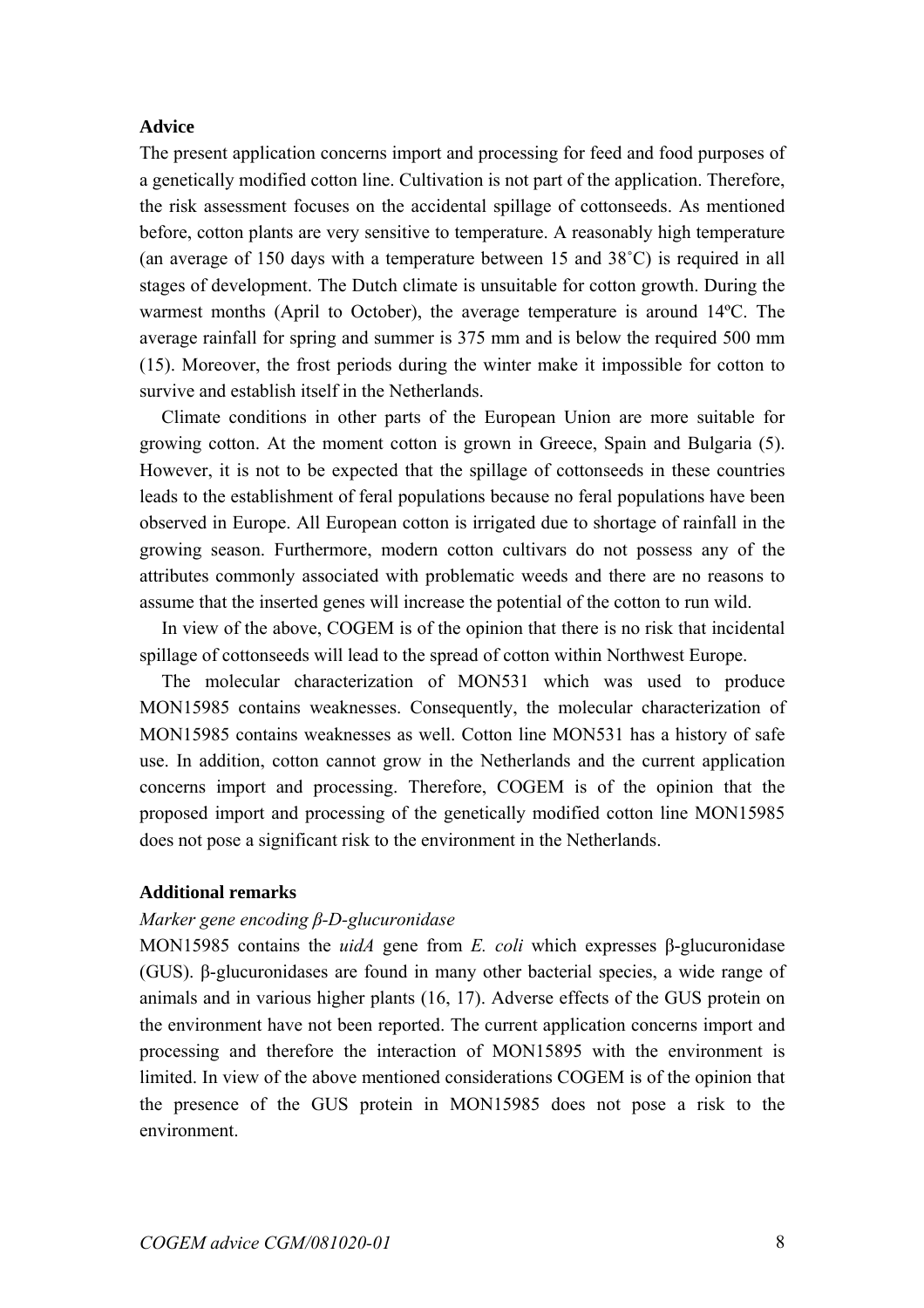# *Marker genes conferring antibiotic resistance*

Cotton line MON15985 expresses the marker gene *nptII* (which confers resistance to kanamycin and neomycin) (18). In addition, the *aad* marker gene (conferring resistance to streptomycin and spectinomycin) is present (18). The *aad* gene is not expressed in MON15985 because it is under control of a prokaryotic promoter which is not functional in cotton. Analysis of protein levels in MON15985 confirmed that the AAD protein is not present.

 In 2004, the European Food Safety Authority (EFSA) published an opinion on the use of antibiotic resistance genes as marker genes in genetically modified plants. They conclude that the frequency of horizontal gene transfer of antibiotic resistance genes from genetically modified plants to other organisms is very low. Furthermore, they state that it has been shown, or is extremely likely, that there is a considerable pool of resistance genes already present in the microbiota in the environment. In spite of these considerations, EFSA is of the opinion that the *aad* gene should be restricted to field trial purposes and should not be present in gm plants which will be placed on the market (19).

 On the other hand, EFSA states that there is no rationale for restricting or prohibiting the use of *nptII* in plants to be placed on the market; in particular, because *nptII*, among others, has a history of safe use in food crops (19).

COGEM points out that the chance of gene transfer from plant to bacterium is not likely to occur and has only been observed during specific laboratory situations and not in practice (18, 20). Furthermore, antibiotic resistance genes are already present in the environment (18).

 In cultivation plant material is in close contact with soil bacteria; however such contact does not take place in case of import. The present application concerns the import and processing for feed and food purposes. Moreover, consumption of cotton products is limited.

In view of the above, COGEM has already approved the commercialisation of MON531 (used for the production of MON15985 cotton) and of the cotton hybrid MON88913xMON15985, which both contain the *nptII* and *aad* genes (8, 9). Furthermore, MON15985 and MON531 have been approved for food and feed purposes in the European Union (notified as existing products). In COGEM's opinion, the presence of both genes poses no risk to the environment or to human health.

### **References**

- 1. Agbios (2008). Agbios database product description. Internet: www.agbios.com. (d.d. September 5th 2008)
- 2. Crop Protection Compendium (2004). *Gossypium* (cotton). 2004 edition CD-ROM edition. ©Cab International 2004, Nosworthy way, Wallingford, UK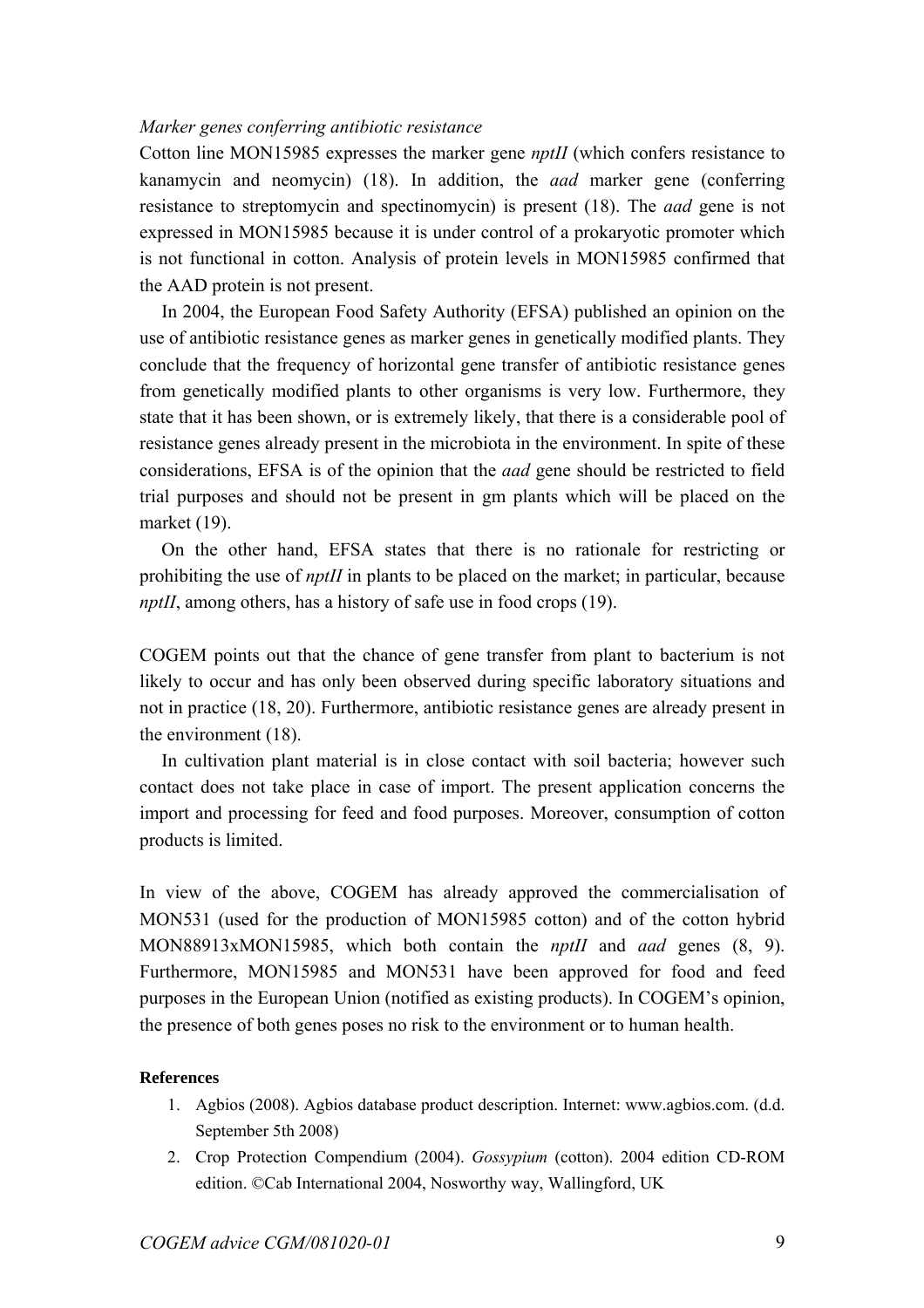- 3. ISAAA report. Global review of commercialized transgenic crops: 2001, chapter 9: Bt-cotton
- 4. NationMaster (2007). Cotton production most recent by country. Internet: www.nationmaster.com (d.d 18 march 2008)
- 5. European commission. http://ec.europa.eu/agriculture/capreform/cotton/index\_en.htm (d.d. September 15th 2008)
- 6. OECD Consensus Document on the Biology of cotton (Gossypium spp.) Twelfth meeting on the working group on the harmonization of regulatory oversight in biotechnology, June 2002
- 7. Office of the gene technology regulator (2002) report. The biology and ecology of cotton (*Gossypium hirsutum*) in Australia
- 8. COGEM (2008). Import and processing of cotton MON88913 x MON15985 (CGM/080328-01)
- 9. COGEM (1998). Advies C/ES/96/02 (CGM/981203-03)
- 10. Broderick NA, Raffa KF and Handelsman J (2006). Midgut bacteria required for *Bacillus thuringiensis* insecticidal activity. Proceedings of the National Academy of Science 103, 15196-15199
- 11. Azucena E and Mobashery S (2001). Aminoglycoside-modifying enzymes: mechanisms of catalytic processes and inhibition. Drug Resistance Updates 4, 106- 117
- 12. Jana S and Deb JK (2006). Molecular understanding of aminoglycoside action and resistance. Applied Microbiology and Biotechnology 70, 140-150
- 13. Karcher SJ (2002). Blue plants: Transgenic plants with the GUS reporter gene. in: Tested studies for laboratory teaching Volume 23
- 14. COGEM (2005). Post market monitoring van genetisch gemodificeerde gewassen in Nederland (CGM/050414-03)
- 15. Wereld Klimaat Informatie (WKI). Koninklijk Nederlands Meteorologisch Instituut (KNMI). www.knmi.nl/klimatologie (d.d 25 october 2005)
- 16. Alwen A, Benito Moreno RM, Vicente O and Heberle-Bors E (1992). Plant endogenous β-glucuronidase activity: how to avoid interference with the use of the *E. coli* β-glucuronidase as a reporter gene in transgenic plants. Transgenic Research 1, 63-70
- 17. Gilissen LJW, Metz PLJ, Stiekema WJ and Nap JP (1998). Biosafety of *E. coli* βglucuronidase (GUS) in plants. Transgenic Research 7, 157-163
- 18. COGEM (2007). Gebruik van antibioticumresistentiegenen in genetische gemodificeerde gewassen voor veldproeven (CGM/070703-01)
- 19. European Food Safety Authority (2004). Opinion of the scientific panel on genetically modified organisms on the use of antibiotic resistance genes as marker genes in genetically modified plants (Question N˚ EFSA-Q-2003-109). The EFSA Journal 48: 1-18